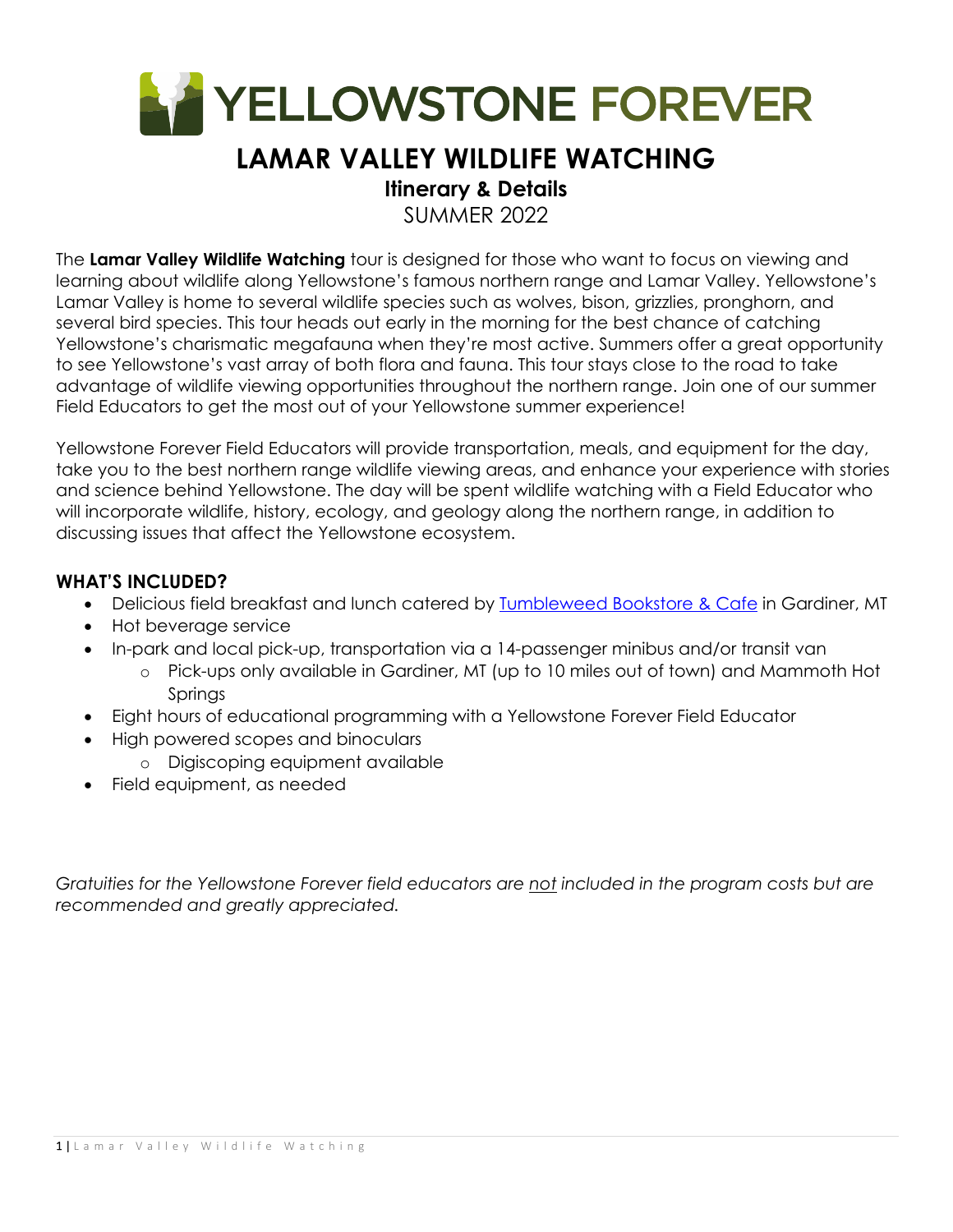### **PROGRAM ITINERARY**

The itinerary is designed to take advantage of the best opportunities in the park, but may be adjusted to adapt to weather conditions, wildlife activity, holidays, and road construction.

The day begins early to catch morning wildlife activity. You'll begin with a short orientation, where the Field Educator will cover the plans for the day and answer any questions the participants may have. Times will vary based upon your selected pick up time; we recommend a 6:00AM start time for all of our wildlife watching tours.

| Early morning | Depart for Lamar Valley and Northern Range<br>Hot beverage service and box breakfast will be provided<br>Morning wildlife viewing<br>In-field tutorial on how to use the high-powered scopes and binoculars |
|---------------|-------------------------------------------------------------------------------------------------------------------------------------------------------------------------------------------------------------|
| Mid-day       | Lunch<br>Lunch, in the field, will be provided - location TBD                                                                                                                                               |
|               | Afternoon wildlife watching                                                                                                                                                                                 |
| Afternoon     | <b>Return to Gardiner and/or Mammoth Hot Springs</b>                                                                                                                                                        |

## **ACTIVITY LEVEL**

#### **How fit do you need to be?**

- This program can be accommodated to the group's desired activity level.
- To learn more about how specific medical conditions can be affected by Yellowstone's environment and our activities, please visit our site page on health information.

**To participate in this program, each participant must fill out and sign a health questionnaire and assumption of risk waiver.** 

### **WHOM TO CONTACT**

**For any questions, concerns, or additional information please contact the following:** 

- Program questions, refunds, and bookings contact Yellowstone Forever at institute@yellowstone.org or 406-848-2400
- Road updates, park conditions, and general park information contact Yellowstone National Park Service at https://www.nps.gov/yell/contacts.htm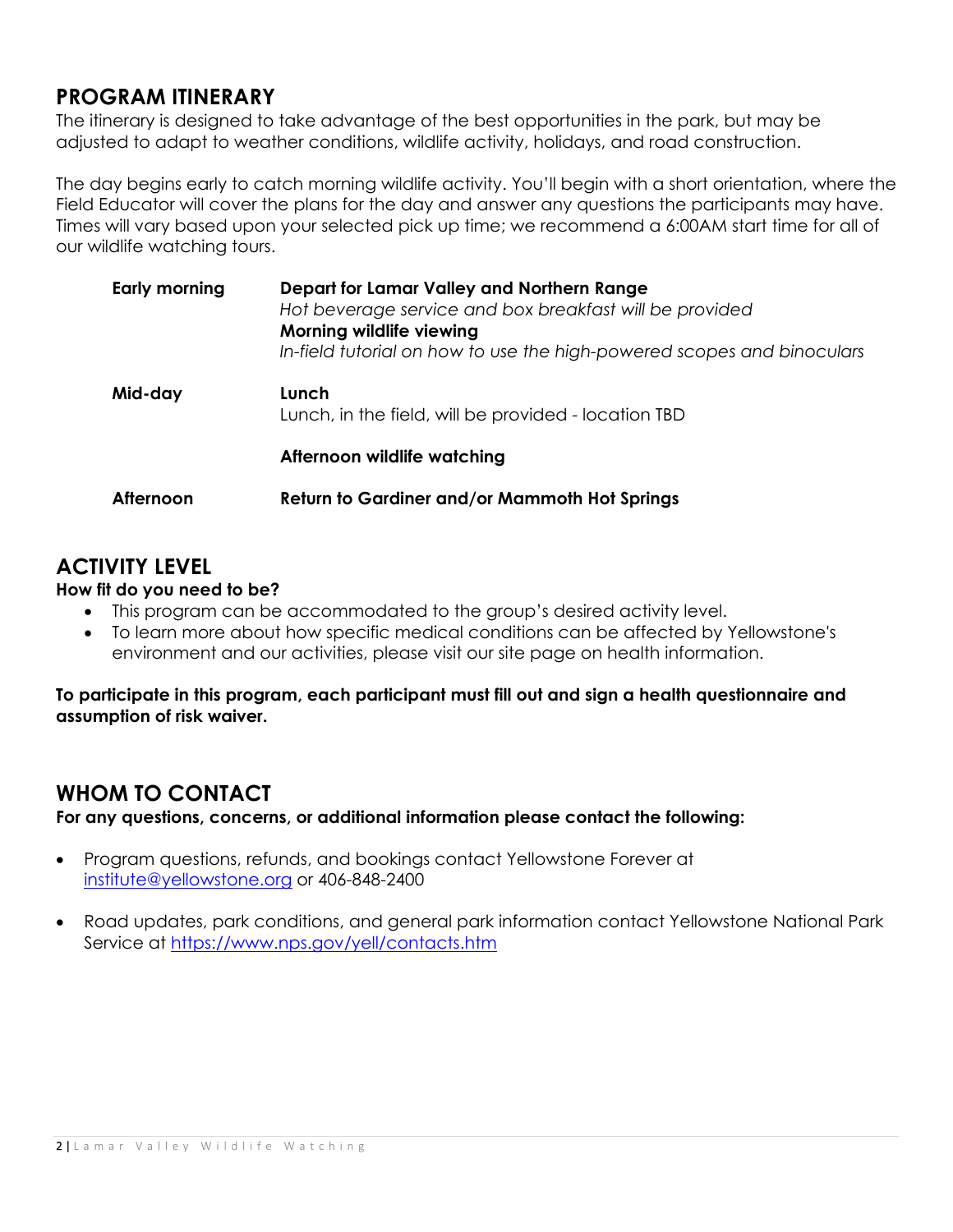## **CANCELLATION AND REFUND POLICY**

The following policies apply to this program if you cancel:

- 60 days or more prior to the start of your package, 100% of your payment will be refunded.
- 30 days or more prior to the start of your package, 50% of your payment will be refunded.
- If you cancel with fewer than 30 days before the start of your program, your full payment will be forfeited.

Please call Yellowstone Forever at 406-848-2400 extension 3 to cancel.

#### **We recommend the purchase of travel insurance to help protect you against financial loss if you must cancel or interrupt your trip due to unforeseen circumstances.**

## **COVID-19 HEALTH & SAFETY**

Yellowstone Forever continues to adopt appropriate sanitization measures as prescribed by the Centers for Disease Control and Prevention (CDC). Guests are encouraged to refer to this respected resource when making near-term travel plans.

Yellowstone Forever is in frequent contact with local authorities and partners such as county health departments and the National Park Service to continually monitor the situation on a regional level. We are closely monitoring government policy changes, CDC guidelines, government mandates, and public health advancements, and will continue to make changes as necessary and appropriate to operations.

These protocols have been updated as of September 2021, please visit our website: https://www.yellowstone.org/covid-19-health-safety/ for up-to-date protocols and information.

#### **COVID-19 guidelines for program participants:**

- Program participants should stay home if they are feeling any COVID-19 symptoms.
- At the beginning of each program participants will be asked the following screening questions. If a participant answers "yes" to any of these questions they will not be permitted to attend a Yellowstone Forever course.
	- o "Have you had a fever of over 100.4 °F or experienced shortness of breath or coughing in the last 10 days?"
	- o "Have you been in contact with any individual known to have tested positive for COVID-19 within the last 14 days?"
- Each participant will have their temperature taken upon arrival of each program day. If a participant has a fever, they will not be permitted on the program.
- All participants, instructors, guest speakers, and program volunteers are required to wear masks indoors and in vehicles. Masks will not be required during hikes but will be recommended during outdoor stops where six feet of distance cannot be observed.
- Participants should bring their own mask(s).
- Participants will be asked to maintain social distancing practices during the program.
- Driver and passengers are not allowed to eat or drink on Yellowstone Forever vehicles.
	- o Only the program instructors are permitted to serve lunch, snacks, and drinks to participants. No food or drink self-service will be available while on the program.
- Each vehicle will be disinfected before and after each trip.
- Spotting scopes and binoculars will be disinfected between programs.
	- o Digiscoping (phone or tablet attached to a scope) will be available so that participants can view without touching the scope, if so desired.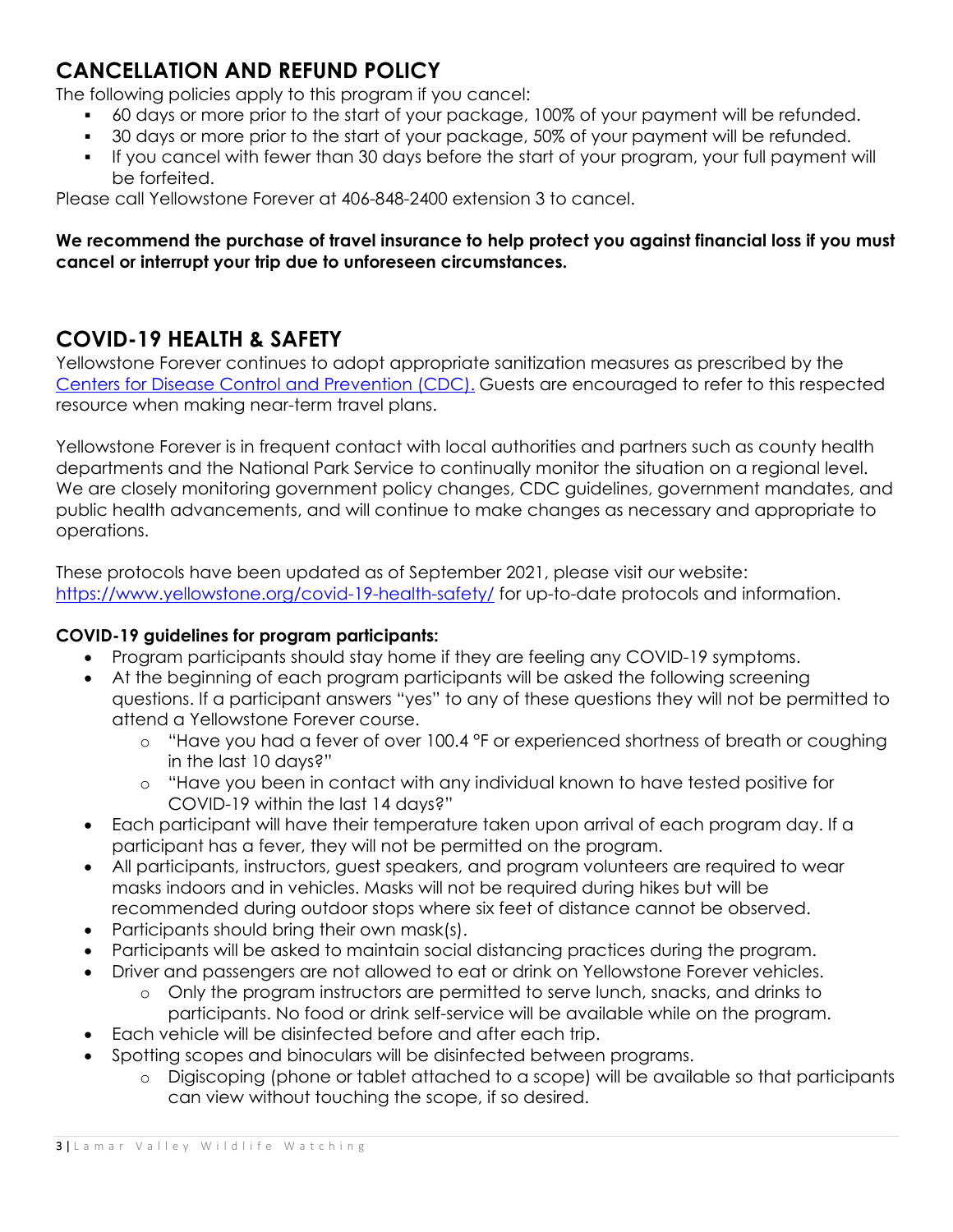## **GENERAL EQUIPMENT & CLOTHING LIST**

Much of the program time will be spent outdoors, and participants should be prepared for a variety of mountain weather conditions and temperatures. Appropriate clothing, equipment, and footwear are important. Summer temperatures can range from below freezing in the mornings to 85° Fahrenheit in the afternoons. The layered use of garments for protection against the wind, sun, and temperature extremes should guide clothing choices. **\*The Field Educator will be carrying a first aid kit, bear spray, and emergency communication device.**

#### **Equipment:**

- **Mask,** facial masks will be required to wear in all vehicles and facilities, and outdoors where social distancing is not possible
- **Hand Sanitizer**
- **Daypack,** with enough capacity to carry extra clothes, water, lunch, camera, binoculars, etc.
- **Water bottle**
- **Sunglasses**
- **Sunscreen/Lip protector,** sun at high altitude can burn unprotected skin quickly
- **Optics,** camera and binoculars

#### **Clothing:**

- **Insulating underwear**, capilene, polypropylene, wool, or similar wicking fabric
- **Midweight insulating layer**, a light synthetic fleece or wool shirt/pullover
- **Heavyweight insulating layer,** wool, down, or heavy-weight fleece jacket
- **Waterproof and windproof outer layer,** lightweight and breathable, jackets and pants
- **Pants,** wool, fleece pants are preferred, no cotton
- **Hat**, both a brimmed sun hat and an insulating hat for cool weather
- **Gloves,** lightweight glove liners and a pair of wool/fleece gloves or mittens
- **Socks,** specifically designed for hiking, that wick moisture
- **Hiking boots that provide stability and traction** make sure they are broken in, comfortable, and do not cause hot spots or blisters

#### **ABOUT YELLOWSTONE FOREVER**

#### **Park Stores**

Yellowstone Forever park stores feature more than 900 books, maps, and videos to help participants plan their visit, along with a wide selection of shirts, hats, and other logo items. Yellowstone Forever members receive a 15% discount on merchandise online or at any of the locations in and around Yellowstone. Proceeds directly support Yellowstone.

Visit: shop.yellowstone.org

#### **Membership Program**

Yellowstone Forever members directly fund visitor education and park preservation. Benefits include:

- Seasonal lodging discounts throughout Yellowstone National Park.
- 15% discount on merchandise at all Park Stores locations, including the online store, Yellowstone National Park Lodges gift shop and Yellowstone General Stores. Exclusions apply.
- Discounts at over 400 participating public land stores across the country.
- A library card for the Yellowstone Heritage and Research Center.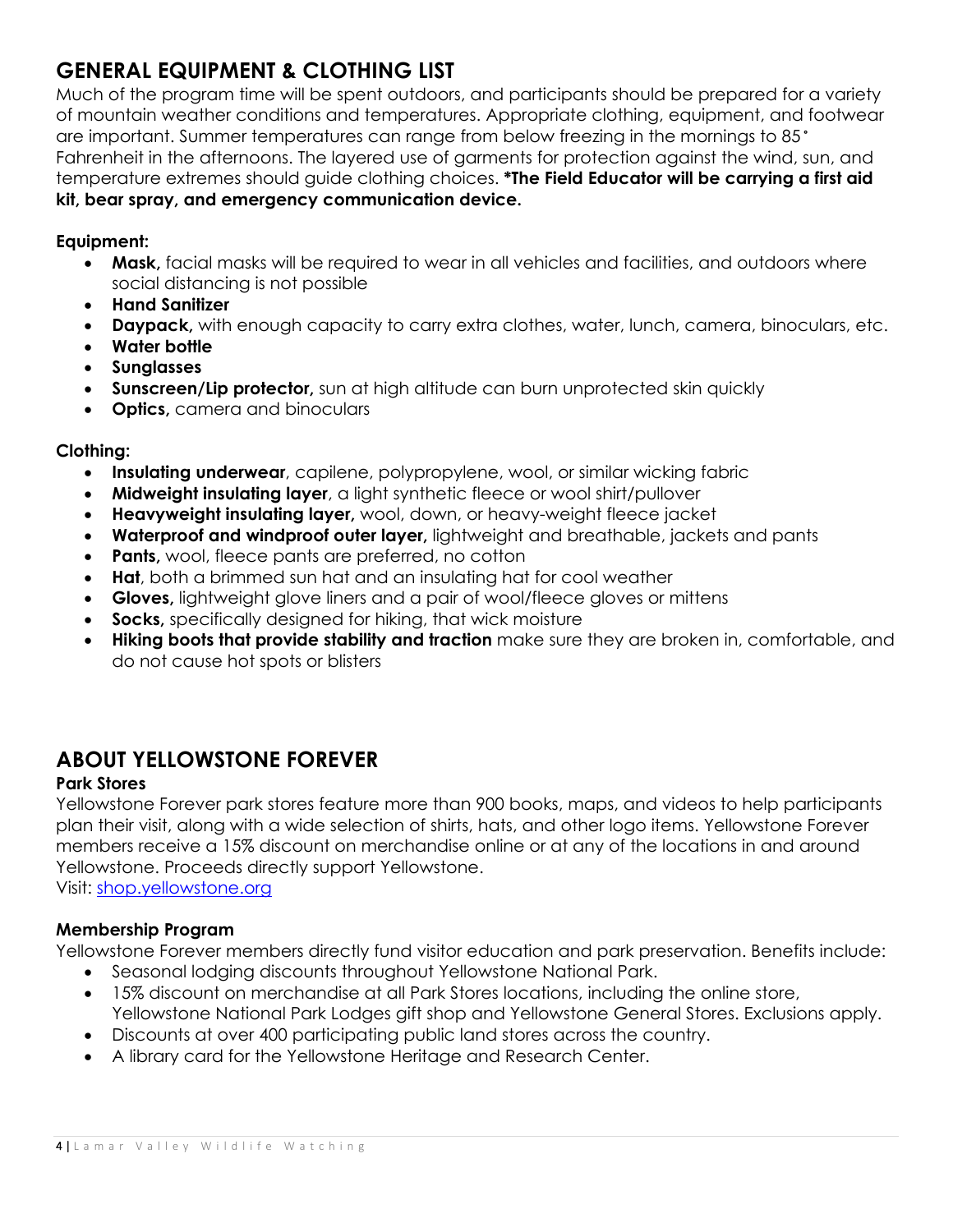### **CODE OF ETHICS**

Yellowstone Forever is committed to demonstrating a high standard of appropriate and ethical behavior in Yellowstone. As a participant on a Yellowstone Forever program, participants will adhere to the following Code of Ethics. In addition to the ethics highlighted below, the Yellowstone Forever abides by all National Park Service rules and regulations, in addition to practicing Leave No Trace guidelines for traveling responsibly in the wilderness.

**Observing wildlife:** Groups will do their best to have as little impact on wildlife as possible. Animals will be observed from a distance, using high-powered spotting scopes to help keep the group presence from affecting their behavior. Participants should not expect to get close-up photographs of wildlife. Yellowstone Forever adheres to National Park Service regulations by keeping a minimum distance of 25 yards from bison, elk, bighorn sheep, deer, moose, coyotes, and nesting birds and 100 yards from bears and wolves. Wildlife will not be enticed with food, animal calls, or any actions that change their behavior.

**Leave what you find:** It is illegal to remove natural or cultural artifacts (plants, animals, bones, rocks, etc.) from Yellowstone. Yellowstone Forever educators have permission from the National Park Service to manipulate plants, rocks, bones, etc. for educational purposes and will return them to their natural positions and locations.

**General etiquette:** Yellowstone Forever groups will be considerate of other visitors and respect the quality of their experience. Voices and vehicle sounds carry great distances and affect both wildlife and people—remaining silent or very quiet while watching wildlife lets the sounds of Yellowstone (including wolf howls) prevail.

**Roads and vehicles:** Expect wildlife on the road and drive at or below the posted park speed limits. When stopping to observe wildlife or other park features, Yellowstone Forever field educators will move vehicles entirely off the road. If there is no safe pullout available, educators will drive to the next safe place and walk back to observe the wildlife. Yellowstone Forever will not stop in the middle of the road and should a traffic jam develop because of the group's activities, the activity will cease.

**Properly dispose of waste:** Participants will pack out all trash, leftover food, and litter. Field Educators will discuss techniques for properly disposing of human waste in the field.

**Traveling lightly:** When hiking or walking in Yellowstone, groups will use existing trails and boardwalks. Hikers will follow appropriate techniques when walking off-trail - walking around muddy or wet places in the trail increases erosion and negatively affects the resource; proper equipment is essential to hiking ethically. Participants should come adequately prepared with the equipment listed for the program and should expect to walk through mud, snow, or puddles in the trail.